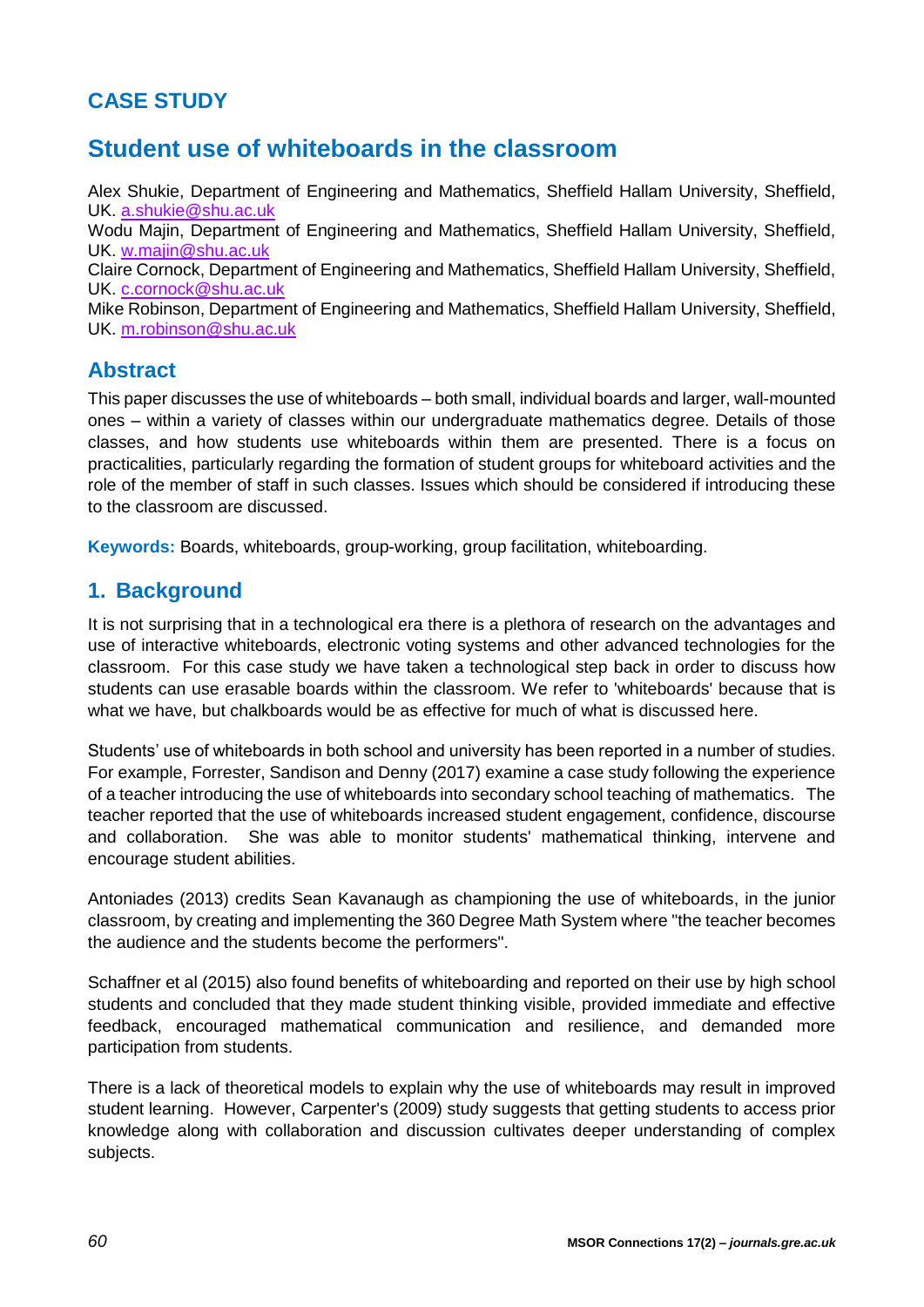Seaton et al (2014) reported on the use, in three Australian universities, of 'whiteboarding' where students work collaboratively at a large board, with occasional tutor assistance. They identified numerous advantages to this: the process promoted more active learning; it improved the quality and timeliness of the help given by the tutor; it promoted peer learning; it improved connections between students and so helped retention; it improved relations between students and staff; it improved group work and communication; it provided students with a more authentic representation of the work of a research mathematician (particularly around collaboration and experimentation), and that it helped tutors to understand how students were progressing.

Inouye et al. (2017) used hand-held individual whiteboards within lectures in animal physiology classes, and occasionally required students to work in groups on the boards to answer questions. They found improved student performance in those topics where whiteboards were used. Megowan-Romanowicz (2016) describes whiteboard use in high school physics classes, and describes how whiteboards are an "important cognitive and communicative tool for both teacher and students". She discusses how students use the boards to discover ideas and negotiate with their peers, and says they "afford the teacher a valuable window on student thinking as it is happening."

This paper reports on students' use of whiteboards, but within that overarching idea there is a variety of different approaches used by different tutors, in different modules (five of which are included here), across all three levels of the undergraduate mathematics programme at our institution.

## **2. Modules**

The modules covered by this paper are briefly described in [Table 1](#page-1-0). Four of the five modules take place in classrooms where the tables are arranged in groups of six-eight students, and a single two hour class combines elements of lecture and tutorial. The fifth has a more traditional 'lecture plus tutorials' format.

<span id="page-1-0"></span>

| Year          | <b>Module</b><br>code | Core/<br><b>Elective</b> | <b>Number</b><br>Οf<br>students | <b>Content</b>                                                                                                                                             | <b>Delivery</b>                                                                                                                                  |
|---------------|-----------------------|--------------------------|---------------------------------|------------------------------------------------------------------------------------------------------------------------------------------------------------|--------------------------------------------------------------------------------------------------------------------------------------------------|
|               | 1A                    | Core                     | ~100                            | Revision and extension<br>of A-level topics such as<br>calculus, plus material<br>new to most students<br>such as complex<br>numbers and Taylor<br>series. | Parallel one-hour tutorial<br>classes $(-20$ students per<br>class) with one tutor and a<br>two-hour lecture (full cohort)<br>later in the day.  |
|               | 1B                    | Core                     | ~100                            | Topics such as set<br>theory, proof, group<br>theory, number bases,<br>Euclidean algorithm.<br>Most content new to most<br>students.                       | Parallel two-hour workshop<br>for half the cohort, with two<br>tutors. A mixture of content<br>delivery, interspersed with<br>student exercises. |
| $\mathcal{P}$ | 2C                    | Core                     | ~100                            | Fourier analysis,<br>analytical and (primarily)<br>numerical solution or                                                                                   | As for Module 1B, but with<br>an element of flipped<br>learning; approximately half                                                              |

Table 1: Modules in which students use whiteboards.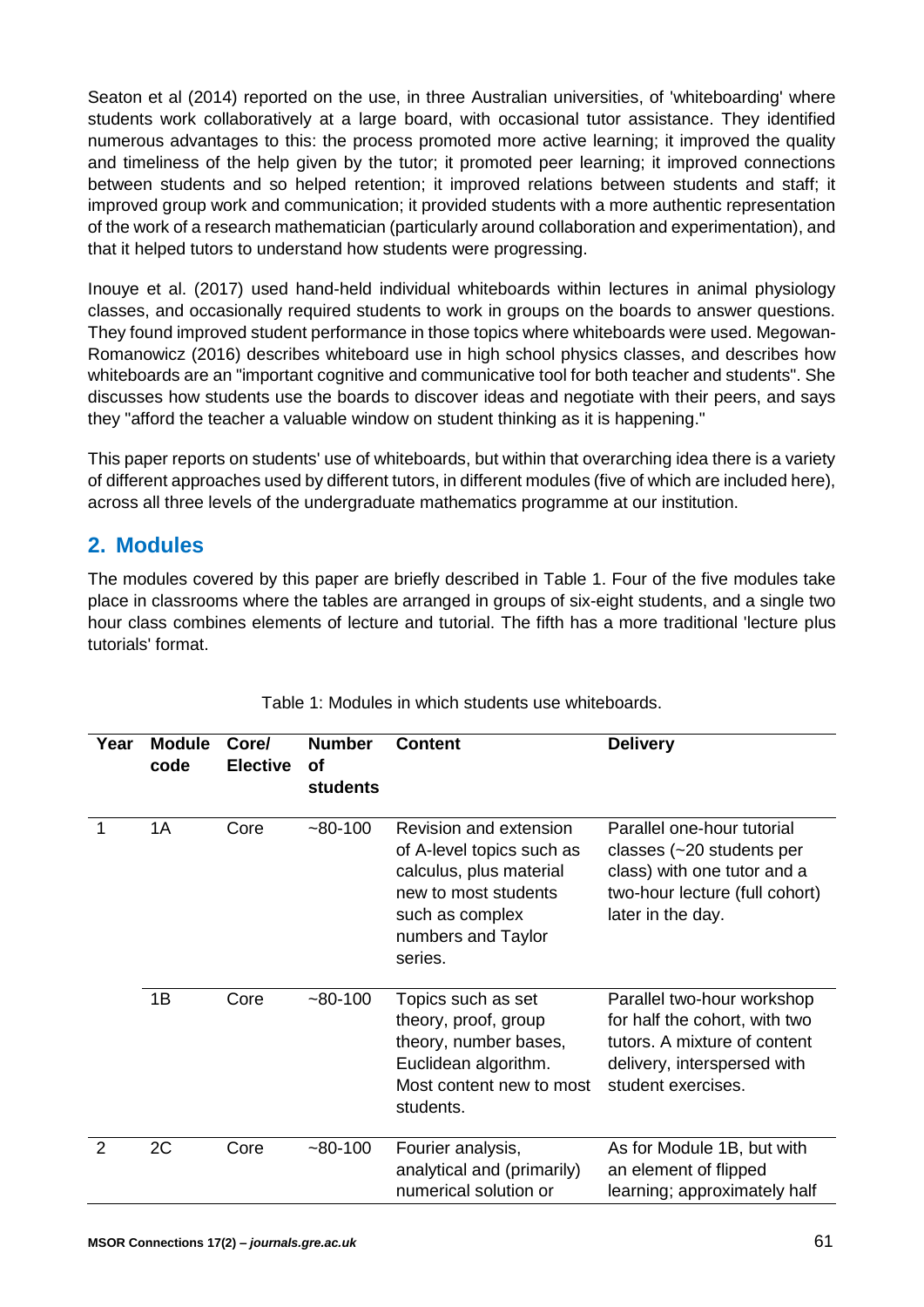|   |    |          |       | ordinary differential<br>equations.                                                                                      | the material delivered via<br>video lectures which<br>students watch before the<br>class                                                                                          |
|---|----|----------|-------|--------------------------------------------------------------------------------------------------------------------------|-----------------------------------------------------------------------------------------------------------------------------------------------------------------------------------|
| 3 | 3D | Elective | $-25$ | <b>Partial differential</b><br>equations: derivation<br>from first principles,<br>analytical and numerical<br>solutions. | A single two hour session<br>delivered by one tutor. The<br>first hour is mainly delivery<br>of new material, with the<br>second hour for students to<br>work on tutorial sheets. |
|   | 3E | Elective | $-50$ | Group theory, formal<br>languages and automata.                                                                          | A single two hour workshop,<br>delivered by two tutors; as<br>with Modules 1B and 2C, a<br>mixture of material delivery<br>with student exercises.                                |
|   |    |          |       |                                                                                                                          | Students are asked to form<br>support groups at the start of<br>the year, and sit with the<br>same group in each session.                                                         |

## **3. Individual whiteboards**

Initially, individual whiteboards were introduced in some classes as a simple, cheap, effective, lowtech means for a lecturer to pose questions and see student responses quickly (for example, asking students to sketch some graph, and then hold this up in the direction of the lecturer - [Figure1](#page-3-0)). As with electronic voting systems, this is helpful for the lecturer to judge how well the class understand the material. However the whiteboards are more versatile as students can write mathematical objects and draw on the boards. Furthermore, the whiteboards are not subject to technological malfunction.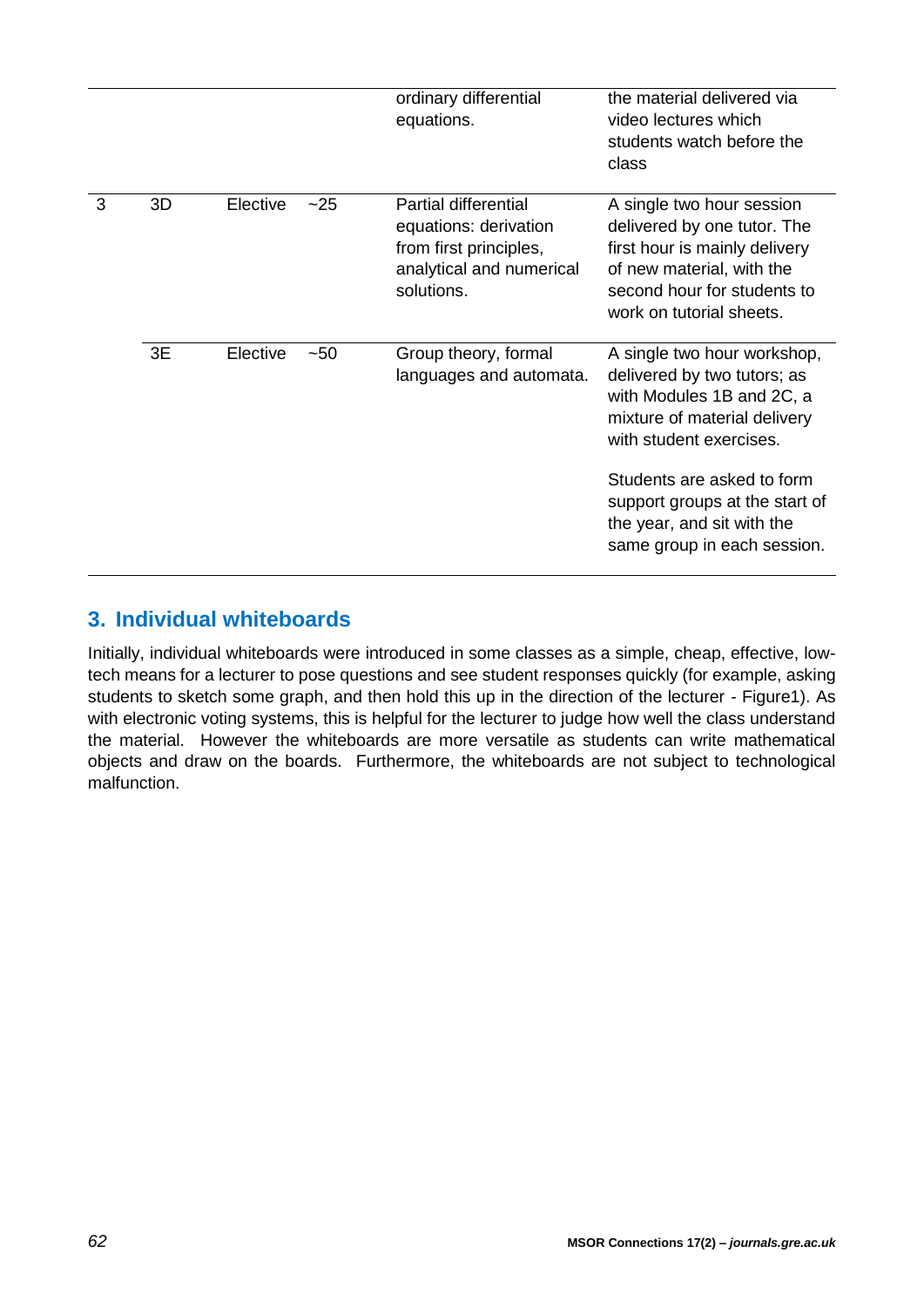

Figure 1: Students using individual whiteboards in response to a question posed by the lecturer.

<span id="page-3-0"></span>It was observed that, once such individual boards were available, some students chose to use them in other ways, for example when working on set exercises or when sharing their ideas with other students.

As a result, in Modules 1B, 2C and 3E, the students are now given individual whiteboards in most teaching sessions, regardless of whether the lecturer *requires* their use. Their use is often recommended for exercises, especially when students are asked to try something before the correct answers are presented to the class. Many students opt to use the whiteboards available to work on exercises even without the recommendation. Some copy up the answer once it has been seen by a lecturer and some take a photograph of the work they produced.

## **4. Large whiteboards**

Large, wall-mounted whiteboards are used in different ways in Modules 1A, 1B, 3D and 3E. The distinctions are discussed below, but generally, students are split into small groups (typically threefour students, but pairs and larger groups have been tried) and set exercises to complete collaboratively, whilst standing at a whiteboard. In some classes, every student in the group is given a whiteboard pen (in some cases, a different colour for each student) whereas in other cases, the group gets just one pen between them. The tutor moves between the various groups, observing, and intervening as they see fit. Students are encouraged to keep a record of the work by photographing it before erasing the board.

A key aim of introducing whiteboard work was to make students work together. It is worth noting that, in a more traditional exercise class, many students already choose to work in groups with their friends. There are advantages to students developing the skills to deal with having to work with unfamiliar peers. With this in mind, a variety of methods was used for forming groups:

- Students were asked to pair-up, and then the tutor joined together two pairs; thus students had one chosen peer, and two they had not chosen;
- Students were grouped according to some arbitrary factor, for example arranging themselves according to birthday, or last two digits of their phone number. This exercise works as an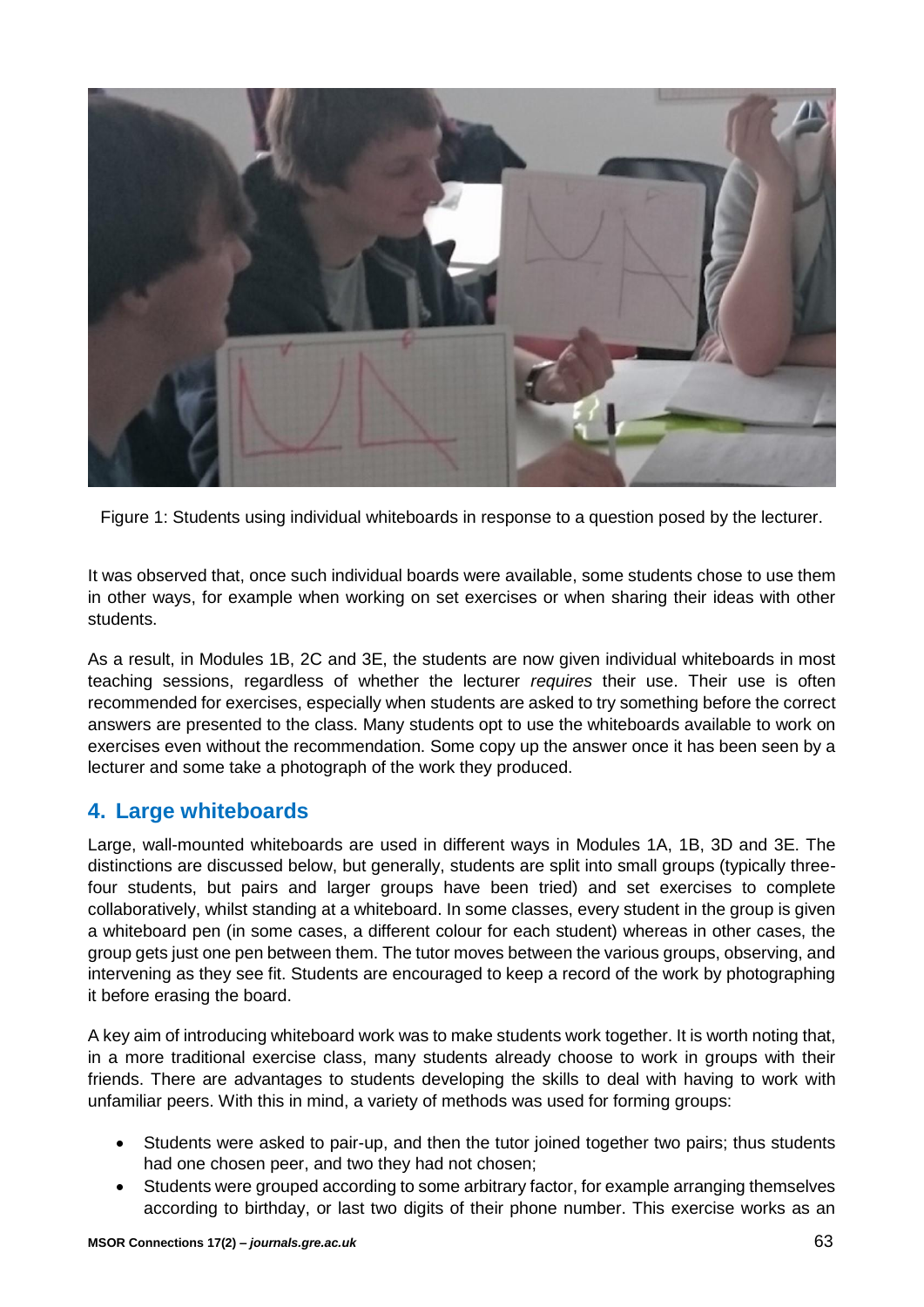icebreaker in Module 1A when the students have only just met each other; it also allows for students to 'cheat' if they really want to work with a friend;

- Students were allowed to self-select their groups completely;
- Students were formed into self-selecting study groups at the start of the year; when board work was used, they continue to work in the same study group. Thus the same group is very familiar with working together;
- Students were allocated groups by the tutor, with the aim of each group having a mix of personalities which would promote interaction;
- Students were asked to assess which exercises they needed to work on, and grouped with other students who wanted to work on the same questions.

Details concerning how whiteboards are used are given below:

### *4.1. Weekly board tutorials*

In Module 1A, large boards were introduced in 2016/17 in most of the tutorial classes (21 out of 24 weeks), starting in the students' first week on the course. Students work at the board for most of the class; we therefore refer to this as a 'board tutorial'. The activity is introduced with care, with explanations about the purpose, discussions about working collaboratively and criticising constructively, and a recognition that this might be initially uncomfortable. These themes are reiterated regularly over the first few weeks.

The exercises set within Module 1A were modified, slightly, compared with the exercises from the previous year. In general, each set of exercises contained a combination of three elements:

- exercises based on the previous week's lecture, enabling the tutors to check student understanding of previous material;
- exercises based on A level material which was to be revised and extended in the lecture later in the day;
- exercises designed to encourage students to 'discover' for themselves the results which would be formally taught later in the day.

The latter two elements in particular provided a means for the lecturer to modify the lecture plans, skimming over revision material which students clearly understood, going into more depth with material with which they struggled, and building on what students had 'discovered' when presenting the new material.

### *4.2. Occasional whiteboard use*

The whiteboards are used infrequently in several modules, as discussed below.

In Module 1B, the students are *sometimes* (typically every three-four weeks) asked to use the large whiteboards instead of working at the tables. The exercise typically lasts around 10 minutes and then the students return to their tables to be taught or to continue with other exercises. The exercises are not re-written for whiteboard exercises, but the lecturers judge which questions would be suitable for such a task. They are used when group work and being able to easily erase written work would be beneficial.

In module 3E, there is just one board tutorial during the year, in addition to the usual two hour workshop. This takes place with about 25 students in the presence of two tutors. The students work on a question that involves proof by contradiction where they are given examples which are expected to lead to common mistakes. The large whiteboards are used for this session to encourage group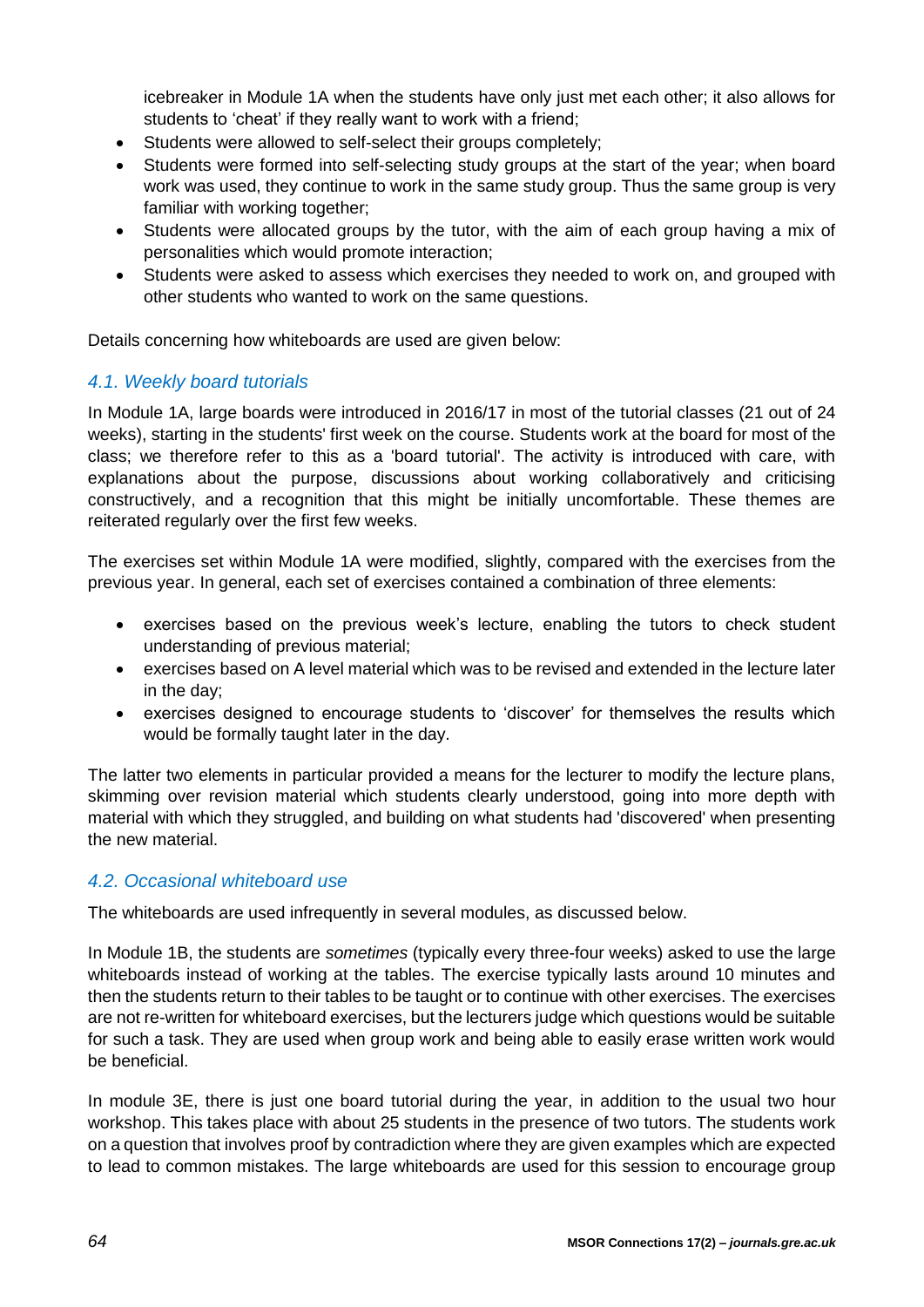discussion about the errors and because the students would only have to erase part of the solution when trying a different approach.

In Modules 2C and 3D, large whiteboards are used within revision sessions, which happen in the final three weeks at the end of year. This method is preferred to a tutor-led approach in order for the students to construct their own understanding and for the tutor to provide help where it is most needed. The students are split into groups and asked to work on questions from past papers.



Figure 2: Students working at large whiteboards during a 'board tutorial'.

## **5. The role of staff within sessions**

#### *5.1. During the use of individual whiteboards*

Whilst the students are working on exercises, staff move around, looking at work in the same way as work done on paper. A big difference is that staff also use the individual whiteboards to talk through solutions with individual students or to give them a hint to get started with an exercise. This is particularly useful when several students are working together. The whiteboard can be held up to show more than one student at once.

#### *5.2. Large whiteboard sessions*

The approach taken by all staff within the large whiteboards sessions is roughly the same across different modules. Whilst students try the exercises, staff move between the groups, eavesdropping on student conversations, observing their working on the boards, answering questions, and intervening when they deem it appropriate.

Staff, within any style of classroom, may answer questions, or otherwise intervene, in a wide variety of ways. Sometimes staff may choose a direct method: answering a question fully, demonstrating a method, or addressing a misconception. Often staff employ more indirect approaches, designed for example to foster students' development of independent thought and mathematical strategies. Board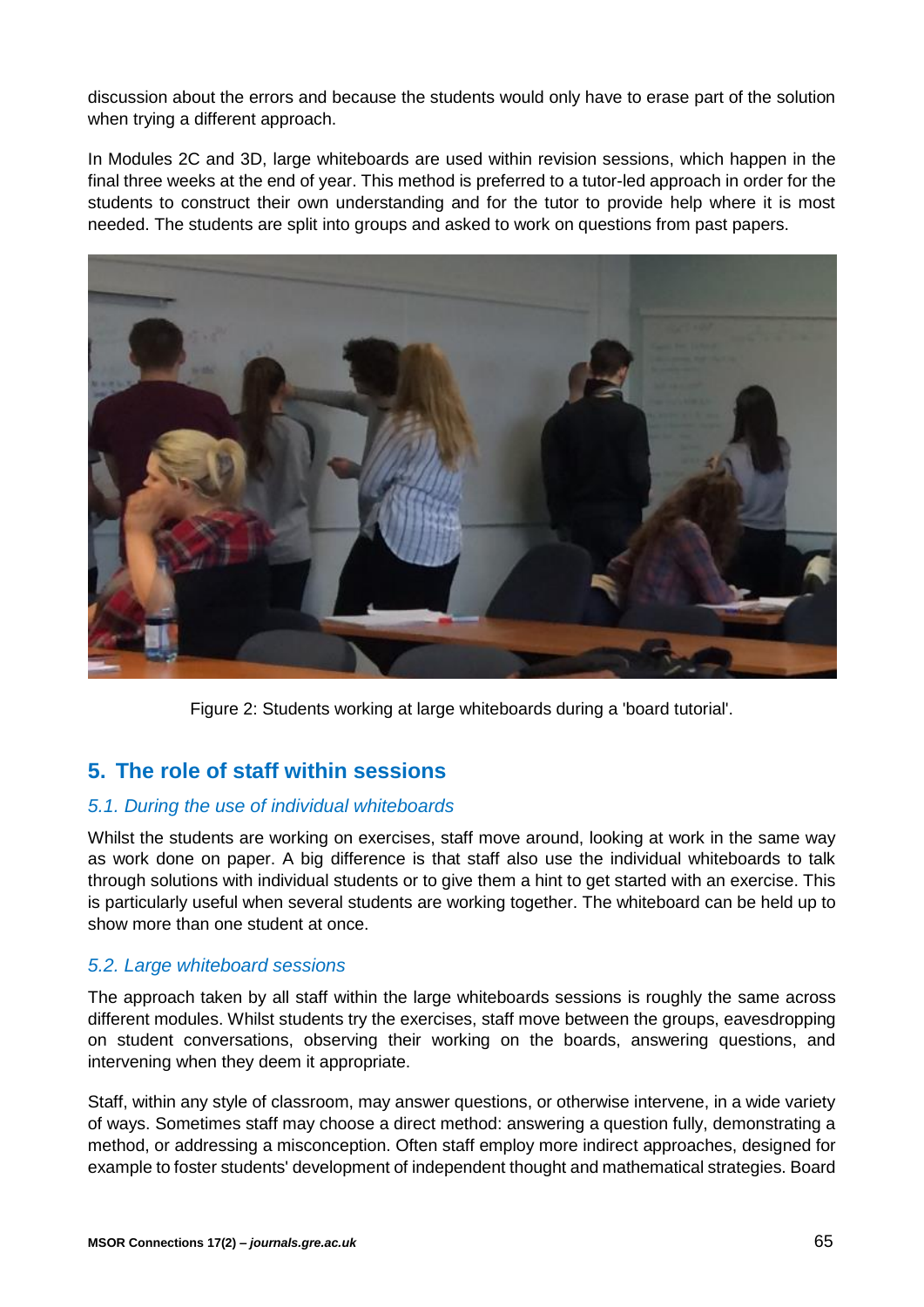tutorials, with their combination of group working, overheard conversations and easily visible mathematical working, facilitate effective tutor intervention in various ways.

Firstly, tutors can more easily assess students' comprehension of mathematical ideas and concepts, and their progress in applying these, which enables more effective and timely intervention. It is also possible to quickly see if students are disengaged from the work or failing to interact with other members of their group. Tutors can thus make more effective judgements about when and how to intervene whether in relation to mathematical ideas, engagement, or team working. This contrasts with a more traditional exercise class, where some students seek to hide their working (and with it, any problems), or avoid working at all, and this is less visible to the tutor.

Secondly, staff are able to visit each group of students frequently within a single session. This means that tutors are more able to, for example, provide a small hint, suggest that students think again about some part of their work, or solicit ideas from other members of the group and then, crucially, leave them to discuss this and work on the ideas, whilst being able to check on their progress either on the next visit to this group, or simply by glancing at their whiteboard. Within a more traditional exercise class, such approaches are restricted by the very limited opportunities for tutors to return to the same student 10 minutes later.

## **6. Conclusions**

The student use of whiteboards has significantly changed the nature of some of our classes, to a degree which surprised the tutors, and made more modest changes in others. From a tutor's perspective, the most significant factors are:

- 1. Individual whiteboards are an effective way of questioning students during delivery of material; more flexible, cheaper, and simpler than electronic systems;
- 2. The use of whiteboards makes the student working and so their thinking much more visible to the tutors and other students. This is true to some extent with the individual whiteboards, but even more so with the use of large boards. As a result, the tutor interventions with students are more effective, and group working is facilitated;
- 3. In the board tutorials, it is much harder for students to be disengaged from the work; partly because their involvement with the rest of the group demands their attention, and partly because, whilst standing, any lack of engagement is more easily noted by the tutor.

We will be presenting a fuller evaluation of these ideas in an upcoming paper, including a detailed analysis of the students' perceptions of these approaches; however, for any staff considering using large whiteboards in their own classroom, we conclude with some issues for consideration:

- Classes need to be timetabled in suitable rooms with sufficient board space. This information is not always known to timetabling teams. Having a look around the university and providing the timetabling team with a list of suitable rooms makes it easier for all staff involved. If there are not any suitable rooms, you could request for additional whiteboards to be installed in some teaching rooms;
- Have a plan for how students with disabilities might be accommodated, particularly if this approach is to be used early in the course when students are not yet known to staff;
- Decide on the size of the groups and what might be appropriate for the activities which are planned. The experience of this work suggests three or four is ideal;
- Consider how the groups will be allocated. There is a tension between allowing students the comfort of working with their friends, and encouraging them to learn to work with others;
- Consider the nature of exercises to be set; some exercises may not be suitable and may need to be re-written for a whiteboard exercise.